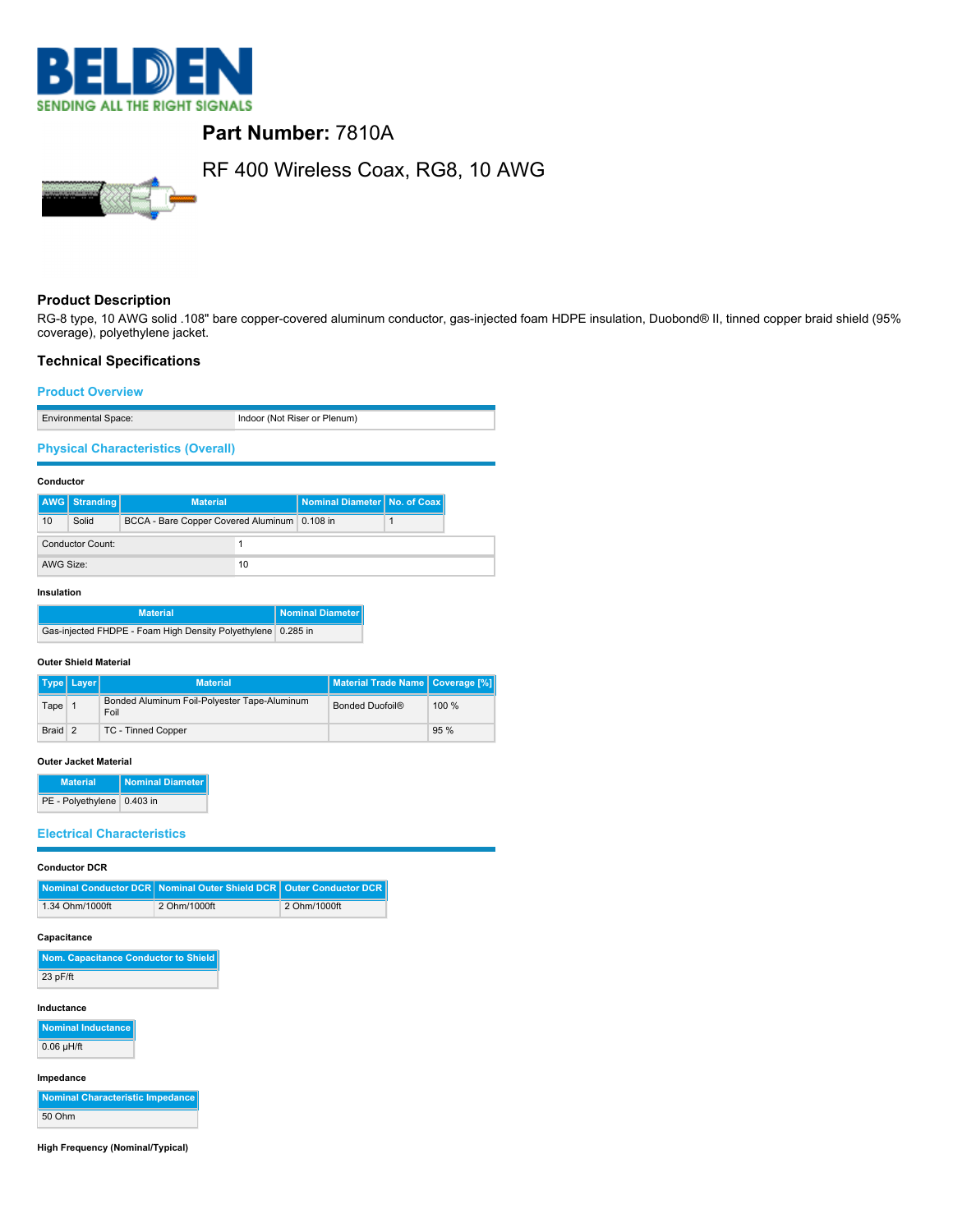|                | <b>Frequency [MHz] Nom. Insertion Loss</b> |
|----------------|--------------------------------------------|
| 30 MHz         | $0.7$ dB/100ft                             |
| 50 MHz         | $0.9$ dB/100ft                             |
| <b>150 MHz</b> | 1.5 dB/100ft                               |
| <b>220 MHz</b> | 1.8 dB/100ft                               |
| 450 MHz        | 2 7 dB/100ft                               |
| 900 MHz        | $3.8$ dB $/100$ ft                         |
| 1500 MHz       | 5.1 dB/100ft                               |
| 1800 MHz       | $56$ dB/100ft                              |
| 2000 MHz       | 6 dB/100ft                                 |
| 2500 MHz       | 6.7 dB/100ft                               |
| 3000 MHz       | 7.5 dB/100ft                               |
| 3500 MHz       | 8.2 dB/100ft                               |
| 4500 MHz       | $9.5$ dB/100ft                             |
| 5800 MHz       | 11 1 dB/100ft                              |
| 6000 MHz       | 11 4 dB/100ft                              |

## **Delay**

**Nominal Delay Nominal Velocity of Propagation (VP) [%]** 1.17 ns/ft 86 %

## **High Freq**

|                | <b>Frequency [MHz]   Max. Insertion Loss (Attenuation)</b> |
|----------------|------------------------------------------------------------|
| 30 MHz         | $0.7$ dB/100ft                                             |
| 50 MHz         | $0.93$ dB/100ft                                            |
| 150 MHz        | 1.58 dB/100ft                                              |
| <b>220 MHz</b> | 1.94 dB/100ft                                              |
| 450 MHz        | 2.83 dB/100ft                                              |
| 900 MHz        | 4.06 dB/100ft                                              |
| 1500 MHz       | 5.32 dB/100ft                                              |
| 1800 MHz       | 5.98 dB/100ft                                              |
| 2000 MHz       | 6.35 dB/100ft                                              |
| 2500 MHz       | 7.08 dB/100ft                                              |
| 3000 MHz       | 7.97 dB/100ft                                              |
| 3500 MHz       | 8.8 dB/100ft                                               |
| 4500 MHz       | 10.23 dB/100ft                                             |
| 5800 MHz       | 12 dB/100ft                                                |
| 6000 MHz       | 12.23 dB/100ft                                             |

## **Power Rating**

| <b>Max. Power Rating [W]</b><br><b>Frequency [MHz]</b> |
|--------------------------------------------------------|
| 3.427 W                                                |
| 2.588 W                                                |
| 1.428 W                                                |
| 1.195 W                                                |
| 817 W                                                  |
| 575 W                                                  |
| 437 W                                                  |
| 375 W                                                  |
| 334 W                                                  |
| 282 W                                                  |
| 247 W                                                  |
| 213 W                                                  |
| 247 W                                                  |
| 217 W                                                  |
| 213 W                                                  |
|                                                        |

 $\sim$ 

## **Voltage**

**Non-UL Voltage Rating** 300V RMS